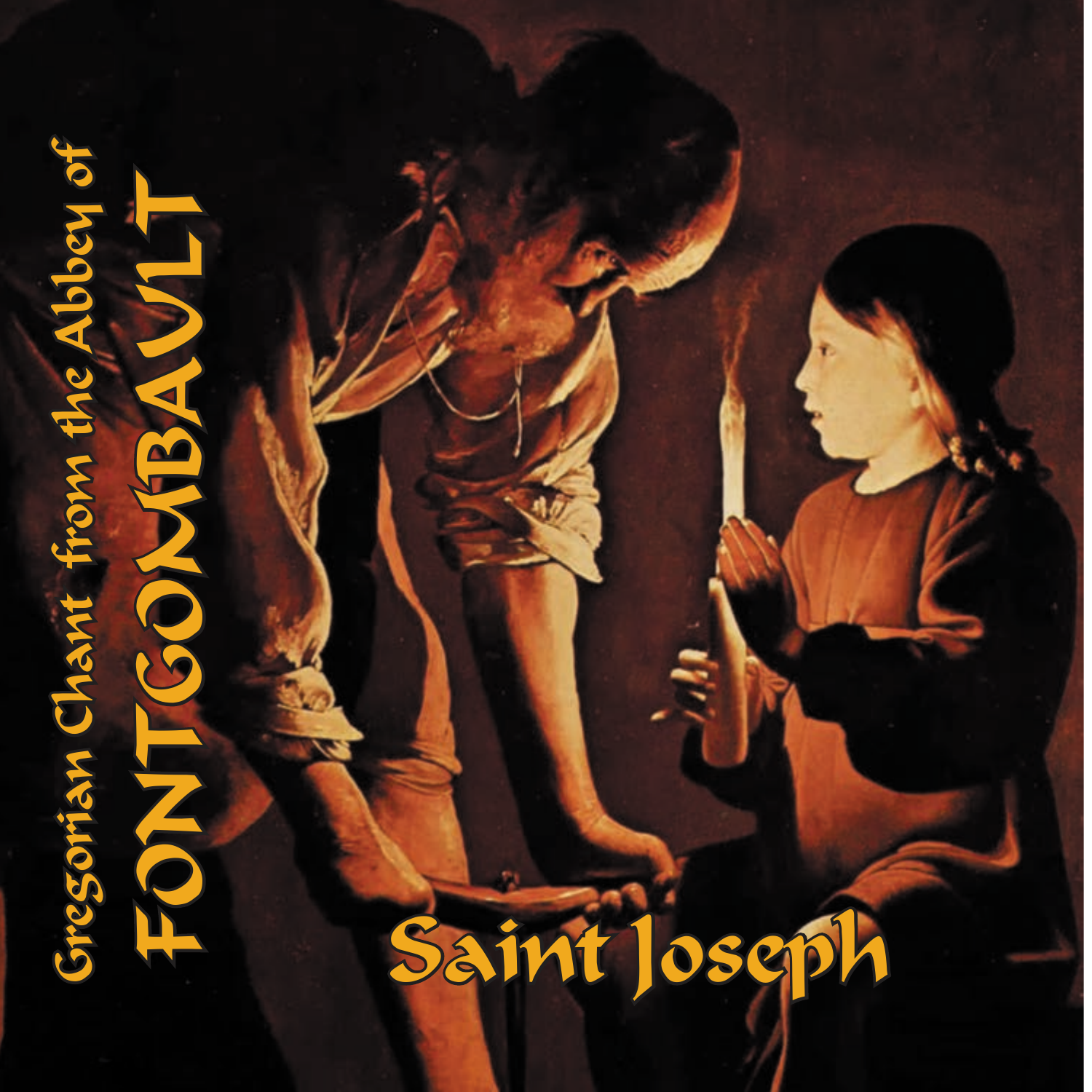ON the occasion of the 150th anniversary of the proclamation of St.<br>Joseph as patron of the universal Church by Bl. Pius IX (1846-1878) on December 8, 1870, commemorated by the year of St. Joseph established by Pope Francis, this disk aims to be a testimony of the Fontgombault monks' devotion to this great saint, a provider of vocations in religious communities, as well as an invitation to pray him: *Ite ad Ioseph*, "Go to Joseph".

The four Gospels devote but a few lines to St. Joseph, yet, these lines say the essentials. Joseph is first of all the husband of Mary. Now, "it was from his marriage to Mary that Joseph derived his singular dignity and his rights in regard to Jesus" (St. John Paul II, *Redemptoris custos*, n. 20). Joseph is thus also referred to as Jesus' father. Save for begetting him according to the flesh, Joseph does indeed deserve the title of Jesus' father, as his teacher and nurturer. Again, Joseph is called "a just man" (Mt 1:19), docile to the voice of God, and the devoted protector of the Child and his Mother. His patronage over the Church follows naturally from his role towards Jesus and Mary. A role model for husbands and fathers, a master of interior life, and the protector of the holy Church, St. Joseph can be invoked as the great patron of the third millennium, in which the world is deeply undermined by the crisis of the family, of fatherhood, and of the Church herself.

During the first centuries of the Church history, St. Joseph remained largely unknown. His public worship did not begin until the 15th century. For the March 19th feast, the Roman breviary initially referred to the common of a confessor not a bishop. In 1671, the three hymns, *Te Ioseph* (Vespers), *Iste quem læti* (Lauds) and *Cælitum, Ioseph* (Matins), made their appearance. In 1714, Clement XI (1700-1721) reformed the office and completed it. The melodies were later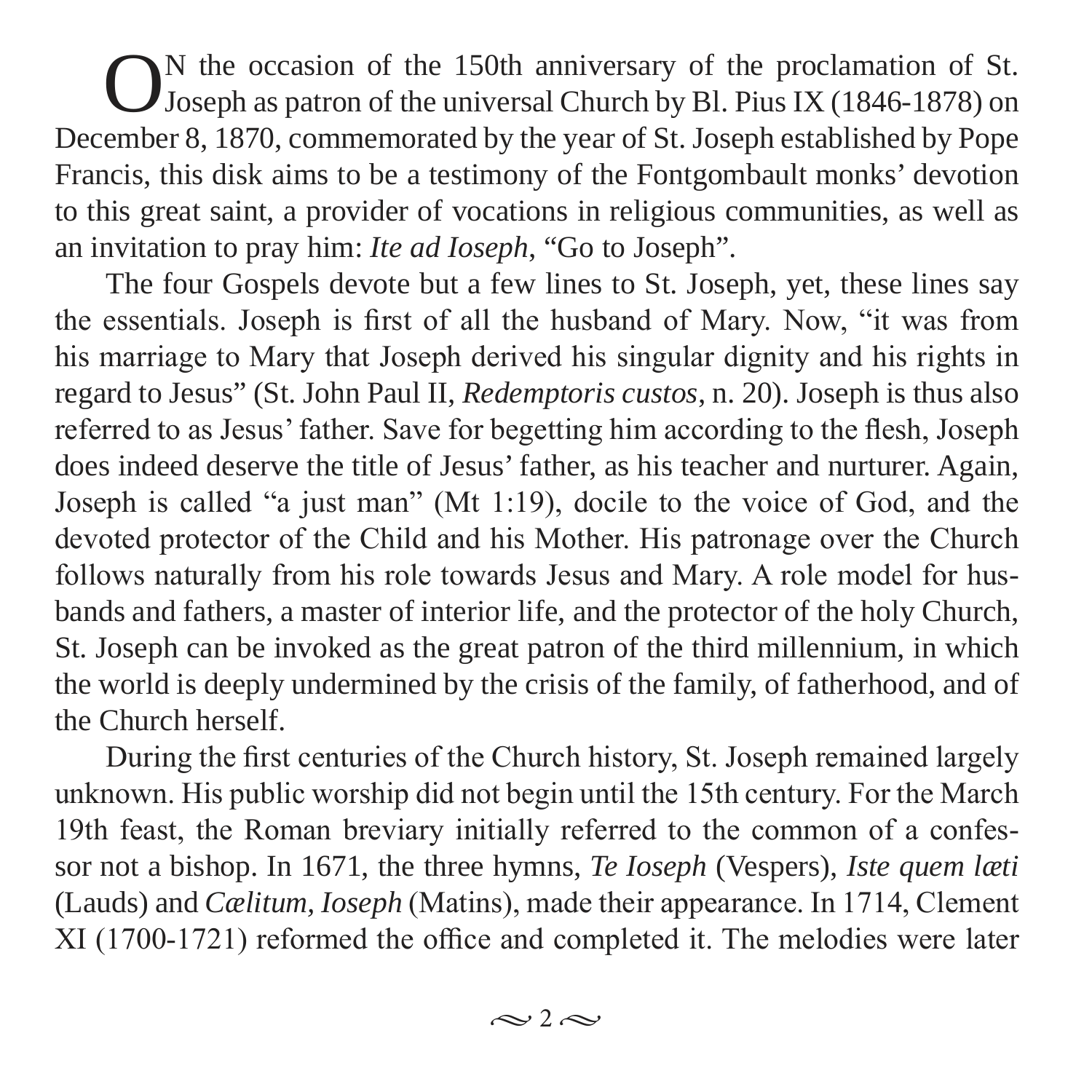revised by Dom Pothier, then by Dom Gajard. The March 19th Mass has kept the same set of sung pieces, from the Roman Missal of 1570 down to the Gradual of 1974. The pieces are taken from the commons of a confessor not a bishop, except for the gradual, taken from the common of abbots. The communion antiphon, *Ioseph fili David*, was probably composed for the occasion.

The May 1st feast has a different history. A feast for the patronage of St. Joseph was granted in 1680 to the Discalced Carmelites of Spain and Italy. In 1700, this formulary was retouched for several other religious orders. The introit *Adiutor* then made its appearance. The 1700 formulary was kept unchanged in 1874, when the feast was extended to the universal Church. St. Pius X (1903-1914) set it on the Wednesday in the second week after Easter. Pius XII (1939-1958) replaced in 1955 this feast by the present memory of St. Joseph the Worker, set on May 1st, with a new office and a new mass (*Sapientia*), so as to give a Christian dimension to the Labor Day. At Fontgombault, the monks sing on May 1st the pieces of the former feast of the patronage. This explains why the mass *Adiutor* (recomposed by Dom Pothier for his 1883 gradual), and not *Sapientia*, was recorded.

The disk opens with two beautiful antiphons, *Lætare* and *Clamavit*, which are an invitation to confidence, joy, and docility, meant for the whole Church. They set the tone for what our devotion to St. Joseph should be. Joseph is the embodiment of the man who listens to God and receives His will, and puts it into practice without any self-introspection. He proved to be totally available for God's plan of salvation. That is the teaching of the March 19th office.

The first Vespers focus on the marriage between Mary and Joseph, and the latter's anguish when faced with the pregnancy of his betrothed. The progression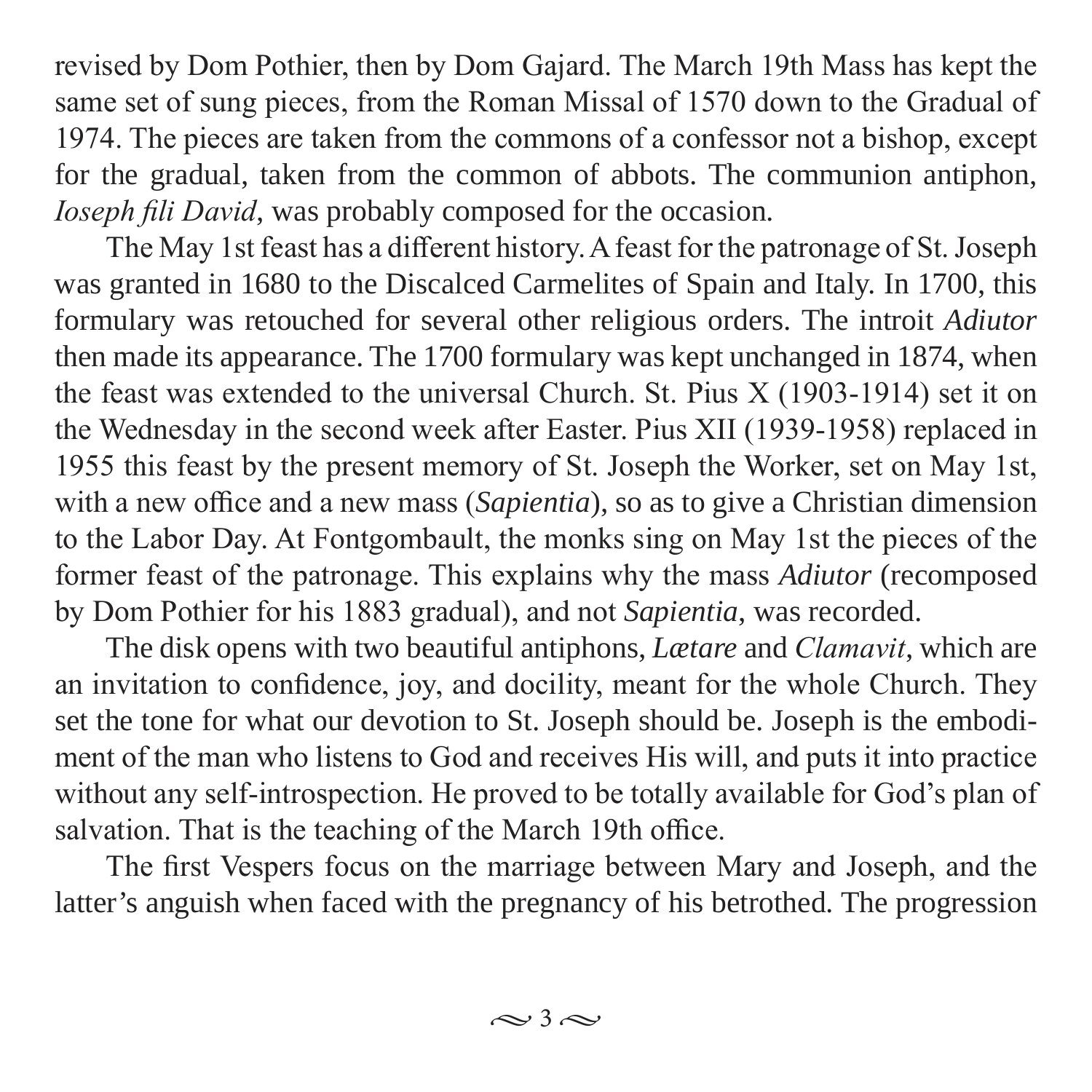of the antiphons keeps us spellbound as to the outcome, disclosed by the Magnificat antiphon.

The antiphons of Lauds present the episode of the finding of the Child Jesus in the Temple. The melody of each antiphon successfully conveys the atmosphere of each of the Gospel scenes. The word *dolentes* is especially emphasised in the fourth antiphon, *Dixit Mater eius* (as well as in the two other pieces with the same text). Joseph and Mary were "devoured by sorrow", as the Gospel says. Likewise, the expression *quærebamus te* is fraught with deep concern. The mass is a meditative praise of Joseph's personal holiness.

The May 1st office meditates on the same themes. The mass is more effusive in its praise than the March 19th Mass, and it insists more on the figure of the Protector, first of all God himself (Introit), then in God's image, St. Joseph (the Alleluia). The disk concludes with an antiphon to the praise of St. Joseph, and the response *Iam lætus moriar*, the words addressed by Jacob to his son Joseph the patriarch, figure of Mary's spouse.

Except for the pieces taken from the commons, and the Benedictus antiphon of the patronage feast (*Ioseph fili David*), the Gregorian melodies of both of St. Joseph's feasts are rather recent, and yet not devoid of interest, and most of them remain attuned to the spirit of Gregorian chant.

**1.** Organ : Marc-Antoine Charpentier (1643-1704), *Noéls pour les instruments, Joseph est bien marié*, *(Joseph is well married)* H. 534 [3]

#### **2.** Antiphon *Lætare*

*Lætáre, \* alma mater Ecclésia: sancti Ioseph sponsi Maríæ adsunt sollémnia; tanti protectóris lætáre méritis, lætáre patrocínio; cuius gloriósæ preces et pia suffrágia nos tueántur semper, ac ducant ad cæléstia.*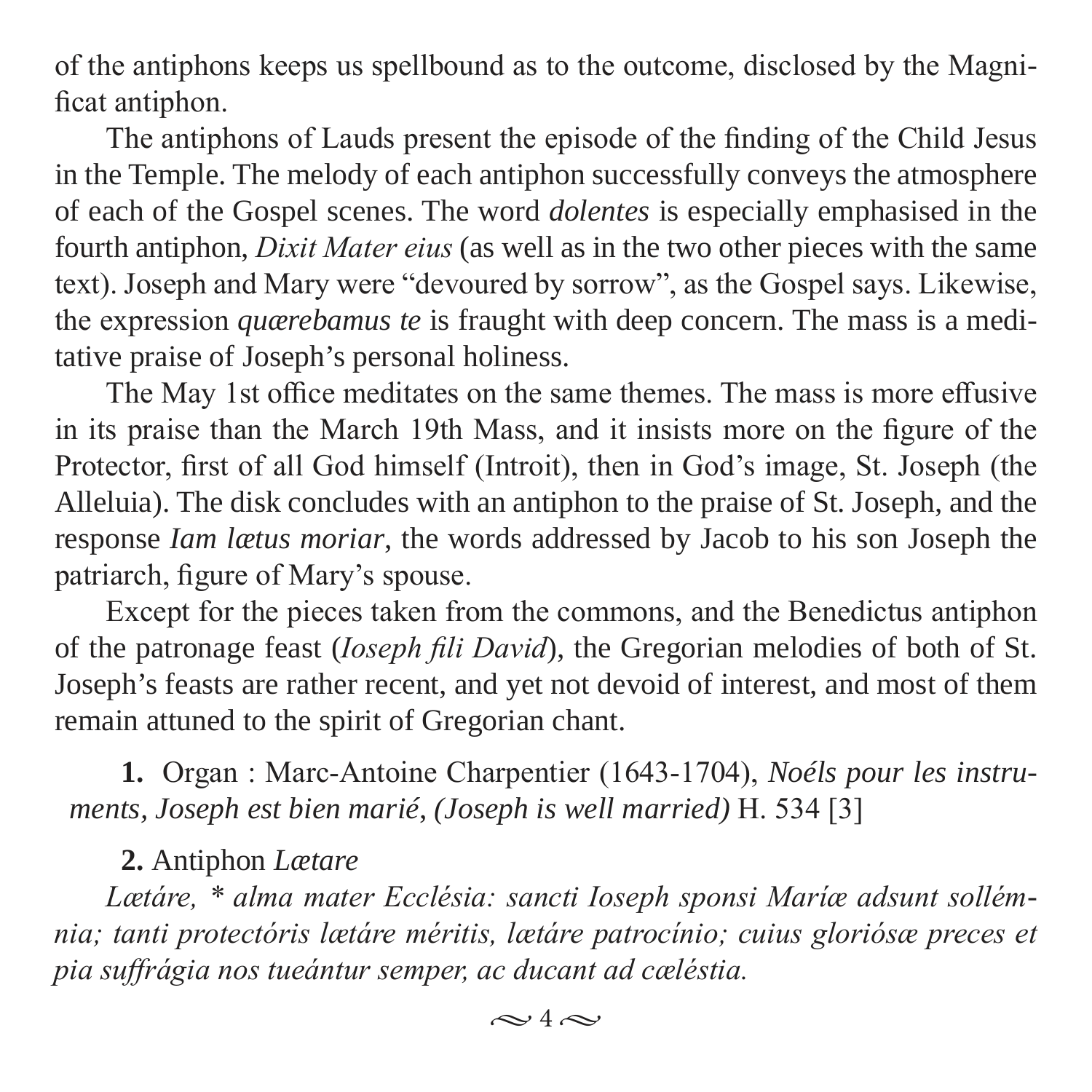Rejoice, \* Holy Mother Church: today is the feast day of Saint Joseph, spouse of Mary. Rejoice for the merits of so great a protector. Rejoice for his patronage. Let his glorious prayers ad his devout intercession protect us always and guide us to heaven.

#### **3.** Antiphon *Clamavit*

*Clamávit ad regem pópulus, aliménta petens; quibus ille respóndit: Ite ad Ioseph.*

The people implored the king to give them some food; " Go to Joseph," he replied. (Gen 41:55)

**4.** Organ: Henricus Isaac (1445-1517), *Ecole Flamande, Motet for three voices, Stiesser Vatter, Herre Gott (Sweet Father, Lord God).*

# **First Vespers of March 19**

**5.** Antiphons *Iacob autem, Missus est, Cum esset desponsata, Ioseph vir eius Iacob autem \* génuit Ioseph, virum Maríæ, de qua natus est Iesus, qui vocátur Christus.*

And Jacob begot Joseph \* the husband of Mary, of whom was born Jesus, Who is called Christ. (Mt 1:16)

*Missus est \* Angelus Gábriel a Deo ad Vírginem desponsátam viro, cui nomen erat Ioseph, de domo David, et nomen Vírginis María.*

The Angel Gabriel \* was sent from God, unto a city of Galilee, named Nazareth, to a virgin espoused to a man whose name was Joseph, of the house of David, and the virgin's name was Mary. (Lk 1:26-27)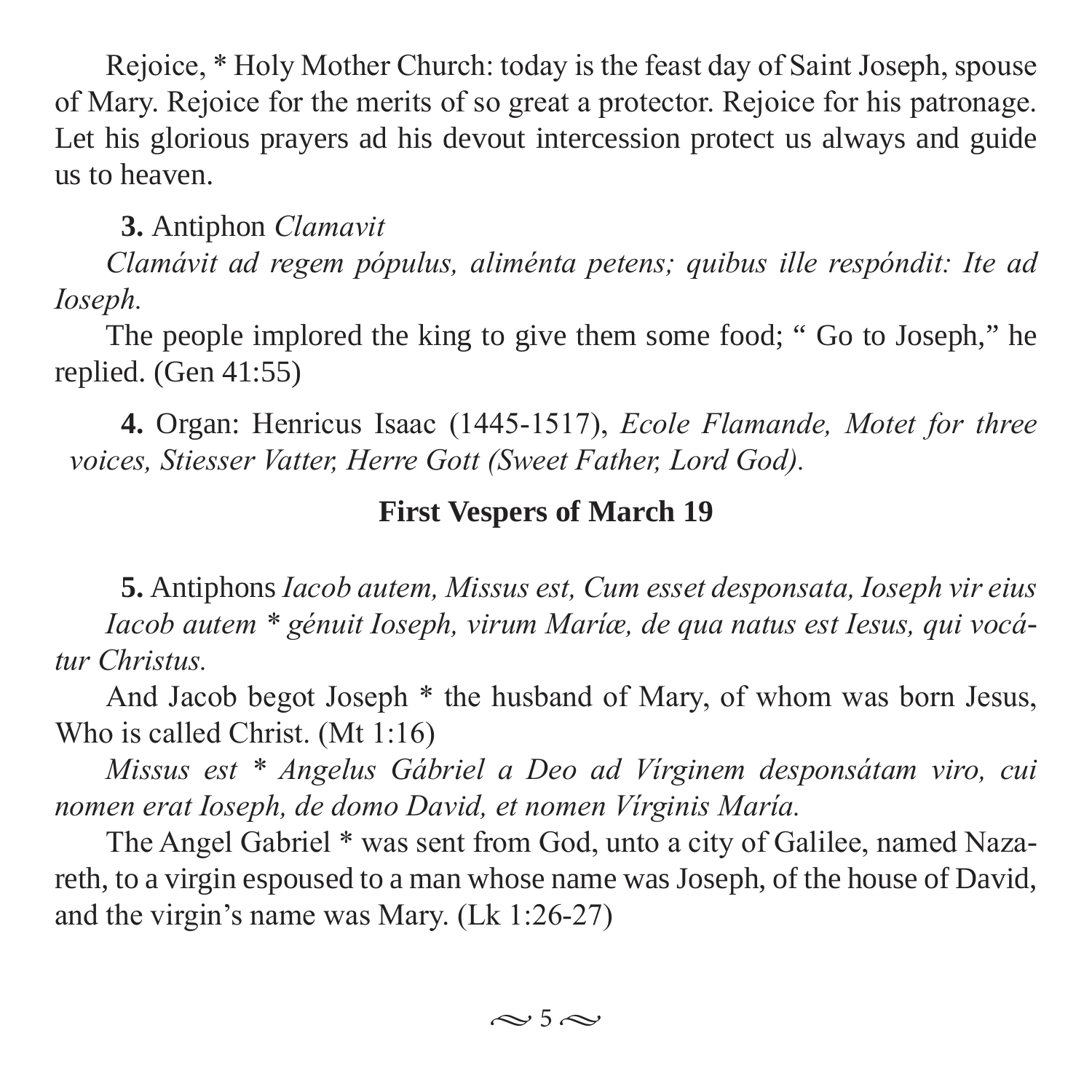*Cum esset desponsáta \* Mater Iesu María Ioseph, ántequam convenírent, invénta est in útero habens de Spíritu Sancto.* 

When as Mary \* the mother of Jesus, was espoused to Joseph, before they came together, she was found with child, of the Holy Ghost. (Mt 1:18)

*Ioseph vir eius, \* cum esset iustus, et nollet eam tradúcere, vóluit occúlte dimíttere eam.*

Then Joseph her husband \* being a just man, and not willing to make her a public example, was minded to put her away privately. (Mt 1:19)

**6.** Prolix Responsory *Fidelis Servus*

*Fidélis servus \* et prudens quem constítuit Dóminus super famíliam suam: \* Amen dico vobis quóniam super ómnia bona sua constítuet eum.* 

◊. *Qui custos est Dómini sui, glorificátur.* 

◊. *Glória Pátri et Fílio et Spirítui Sancto.*

The faithful and prudent servant \* whom the Lord set over His household: \* Amen I say to you, that He will set him over all His goods.

**V**. He who is the guardian of his Lord shall be glorified.

**V**. Glory be to the Father.

**7.** Hymn *Te Ioseph Te, Ioseph, célebrent ágmina cǽlitum, Te cuncti résonent christíadum chori, Qui clarus méritis, iunctus est ínclitæ Casto fœ́dere Vírgini.*

Let angels chant thy praise, pure spouse of purest bride,

While Christendom's sweet choirs the gladsome strains repeat,

To tell thy wondrous fame, to raise the pealing hymn,

 $\sim$  6 $\sim$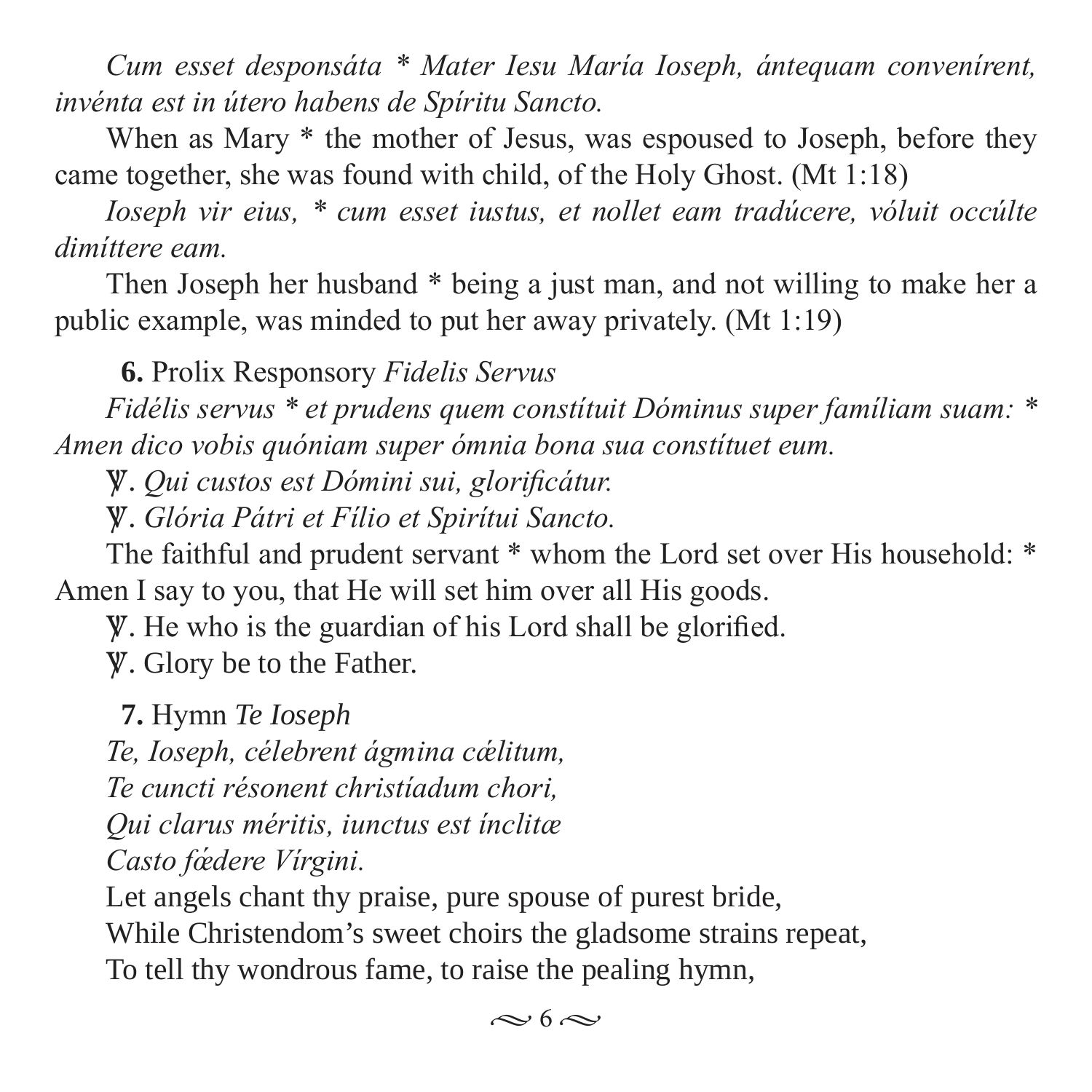Wherewith we all thy glory greet. *Almo cum túmidam gérmine cóniugem Admírans, dúbio tángeris ánxius, Afflátu súperi Fláminis Angelus Concéptum Púerum docet.* When doubts and bitter fears thy heavy heart oppressed, And filled thy righteous soul with sorrow and dismay, An angel quickly came, the wondrous secret told, And drove thy anxious griefs away. *Tu natum Dóminum stringis, ad éxteras Ægýpti prófugum tu séqueris plagas; Amíssum Sólymis quæris, et ínvenis, Miscens gáudia flétibus.*

Thy arms thy new-born Lord, with tender joy embrace; Him then to Egypt's land thy watchful care doth bring; Him in the temple's courts once lost thou dost regain,

And 'mid thy tears dost greet thy King.

*Post mortem réliquos sors pia cónsecrat,*

*Palmámque eméritos glória súscipit:*

*Tu vivens, Súperis par, frúeris Deo,*

*Mira sorte beátior.*

Not till death's pangs are o'er do others gain their crown,

But, Joseph, unto thee the blessed lot was given

While life did yet endure, thy God to see and know,

As do the saints above in heaven.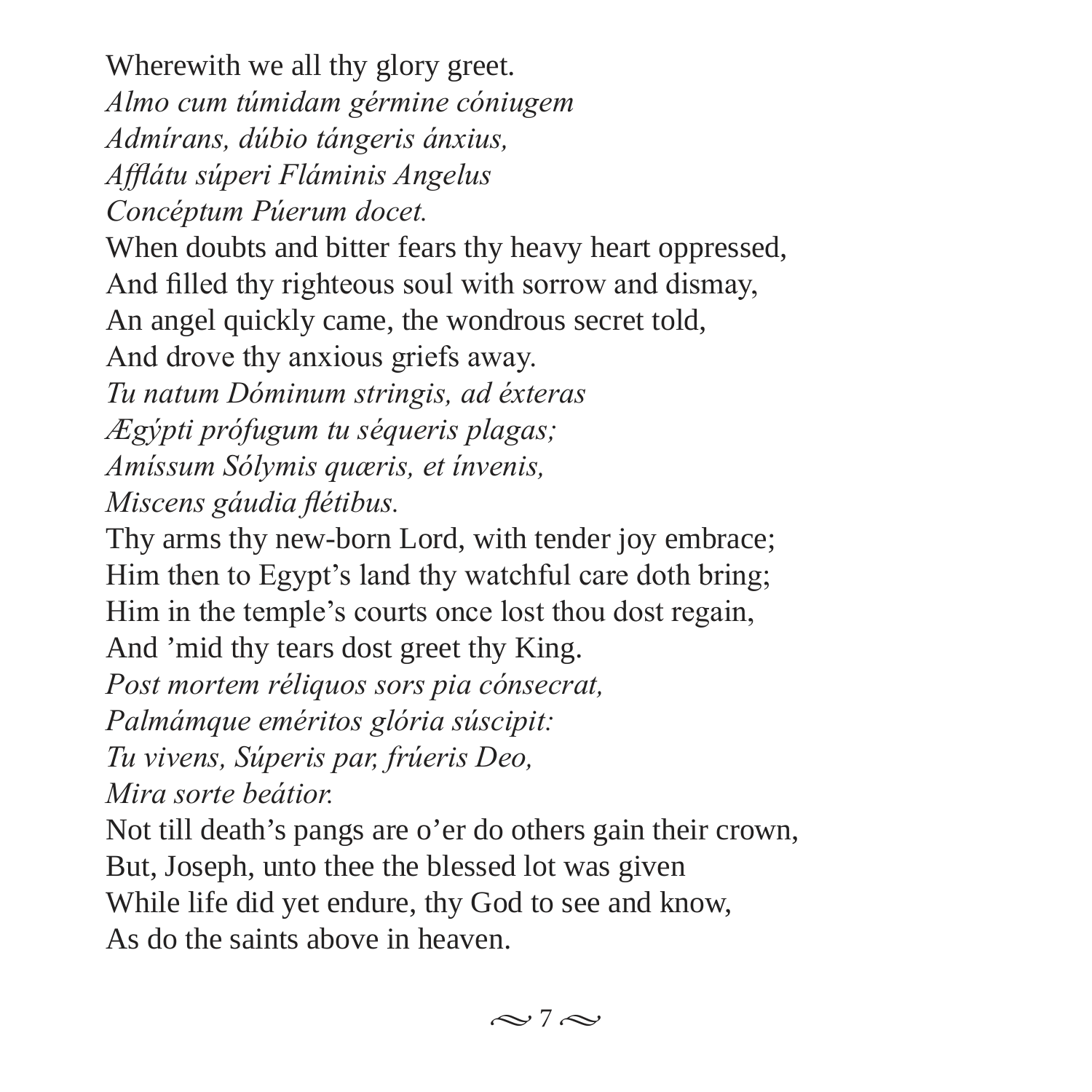*Nobis, summa Trias, parce precántibus, Da Ioseph méritis sídera scándere: Ut tandem líceat nos tibi pérpetim Gratum prómere cánticum. Amen.* Grant us, great Trinity, for Joseph's holy sake, In highest bliss and love, above the stars to reign, That we in joy with him may praise our loving God, And sing our glad eternal strain. Amen.

**8.** Antiphon of the Magnificat: *Exsurgens Ioseph*

*Exsúrgens Ioseph a somno, \* fecit sicut præcépit ei Angelus Dómini, et accépit cónjugem suam.*

Joseph, being raised from sleep, \* did as the Angel of the Lord had bidden him, and took unto him his wife.

#### **Lauds of March 19**

**9.** Antiphons *Ibant, Cum redirent, Non invenientes Iesum, Dixit Mater eius, Descendit Iesus*

*Ibant paréntes Iesu \* per omnes annos in Ierúsalem, in die solémni Paschæ.*

The parents of Jesus \* went to Jerusalem every year, at the feast of the Passover. (Lk 2:42)

*Cum redírent, \* remánsit puer Iesus in Ierúsalem, et non cognovérunt paréntes ejus.*

When they returned \* the Child Jesus tarried behind in Jerusalem, and His parents knew not of it. (Lk 2:43)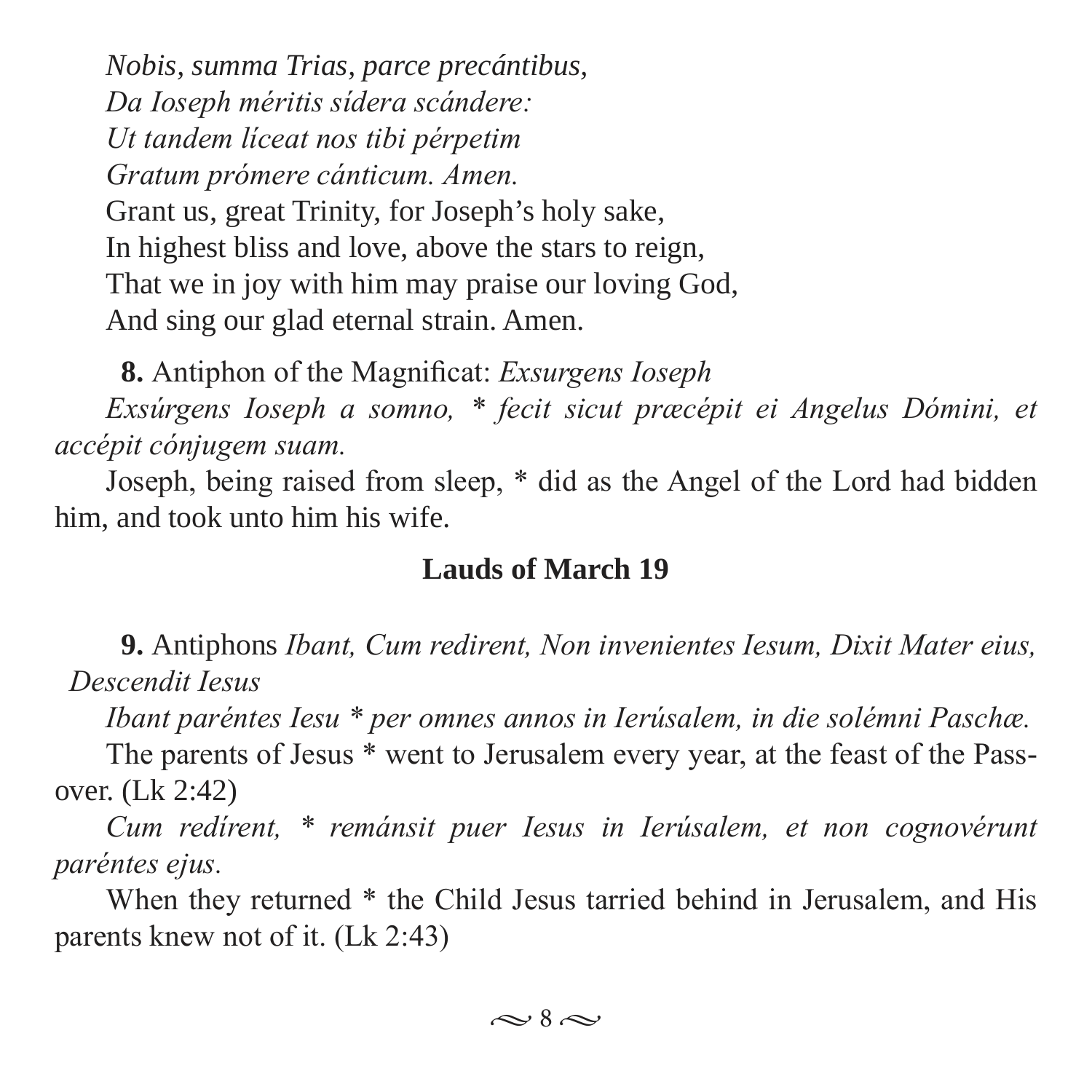*Non inveniéntes \* Iesum, regréssi sunt in Ierúsalem requiréntes eum; et post tríduum invenérunt illum in templo sedéntem in médio doctórum, audiéntem et interrogántem eos.*

When they found not Jesus,  $*$  they turned back again to Jerusalem, seeking Him; and after three days they found Him in the Temple, sitting in the midst of the Doctors, both hearing them and asking them questions. (Lk 2:45-46)

*Dixit Mater ejus \* ad illum: Fili, quid fecísti nobis sic? Ecce pater tuus, et ego doléntes quærebámus te.*

His mother said unto Him: \* Son, why hast Thou thus dealt with us? Behold, thy father and I have sought thee sorrowing. (Lk 2:48)

*Descéndit Iesus \* cum eis, et venit Názareth, et erat súbditus illis.*

Jesus went down with them, \* and came to Nazareth, and was subject unto them. (Lk 2:51)

**10.** Hymn *Iste quem laeti Iste, quem læti cólimus, fidéles, Cuius excélsos cánimus triúmphos, Hac die Ioseph méruit perénnis Gáudia vitæ.* Worshipped throughout the Church to earth's far ends With prayer and solemn rite, Joseph this day triumphantly ascends Into the realms of light. *O nimis felix, nimis o beátus, Cuius extrémam vígiles ad horam Christus et Virgo simul astitérunt*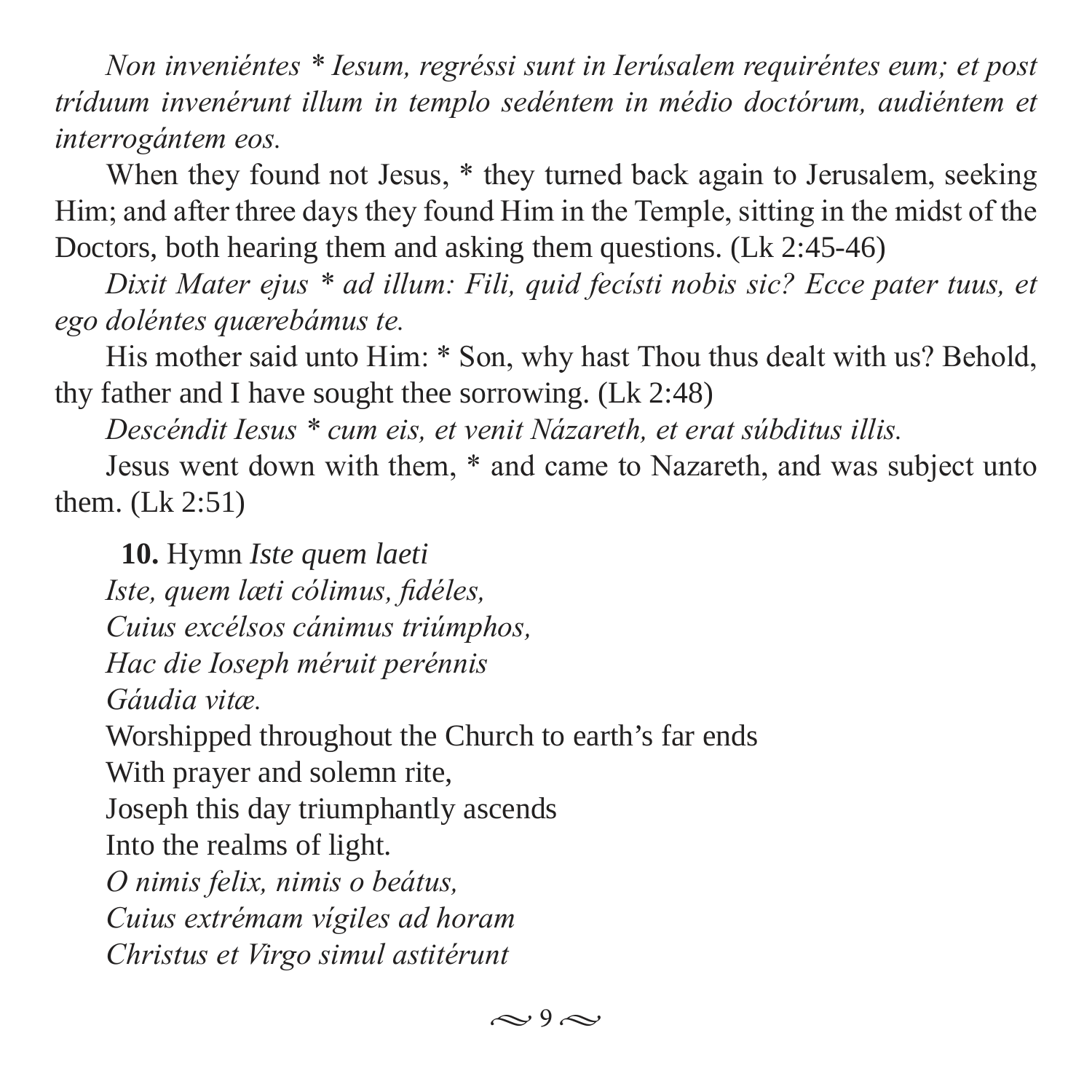*Ore seréno.*

O blest beyond the lot of mortal men! O'er whose last dying sigh Christ and the Virgin-Mother watched serene, Soothing his agony. *Hinc stygis victor, láqueo solútus Carnis, ad sedes plácido sopóre Migrat ætérnas, rutilísque cingit Témpora sertis.* Loosed from his fleshly chain, gently he fleets, As in calm sleep, away; And diademed with light, enters the seats Of everlasting day. *Ergo regnántem flagitémus omnes, Adsit ut nobis, veniámque nostris Obtinens culpis, tríbuat supérnæ Múnera pacis.* There throned in power, let us his loving aid With fervent prayers implore; So may he gain us pardon in our need, And peace forevermore. *Sint tibi plausus, tibi sint honóres, Trine, qui regnas, Deus, et corónas Aureas servo tríbuis fidéli Omne per ævum. Amen.*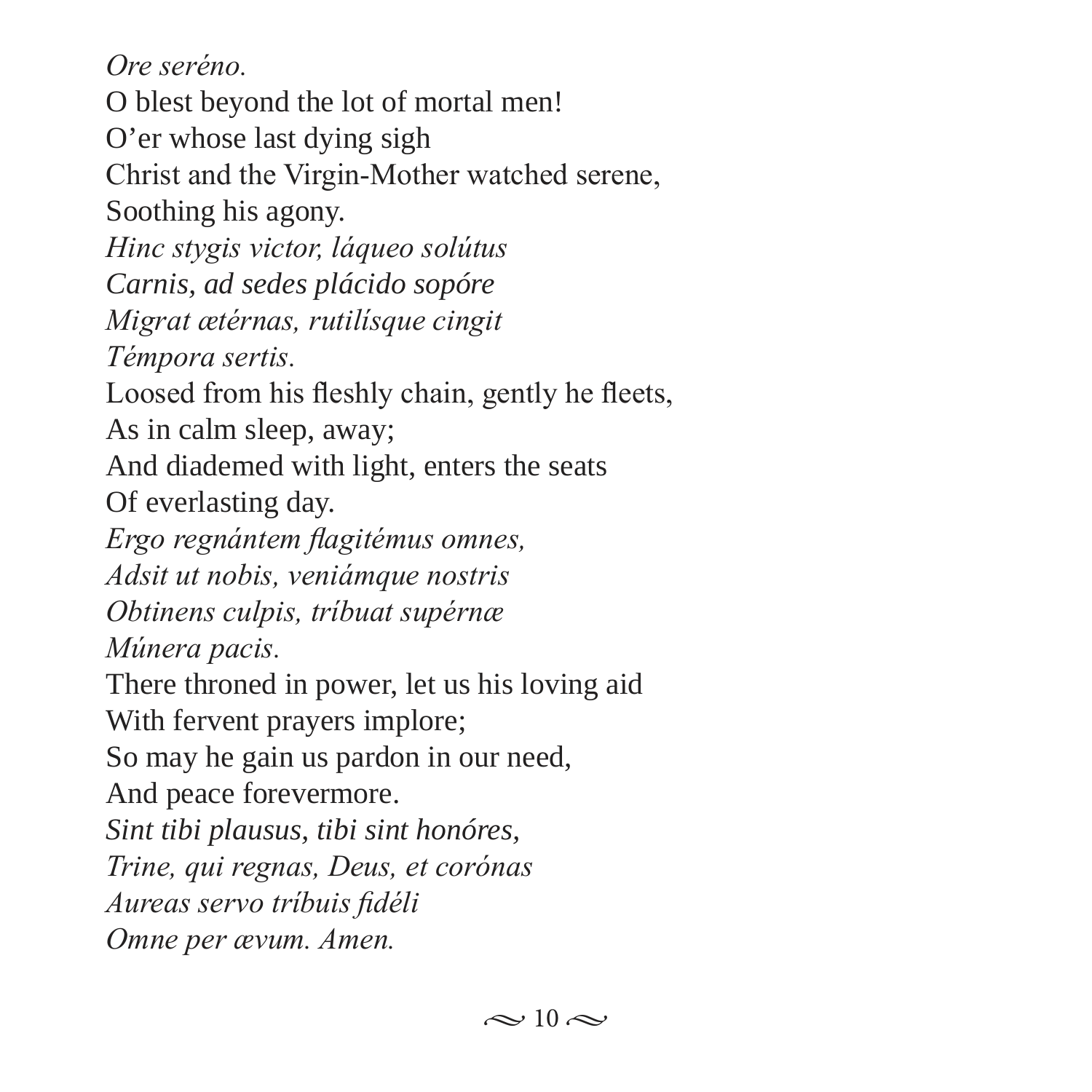Glory and praise to thee, blest Trinity! One only God and Lord, Who to thy faithful ones unfailingly Their aureoles dost award. Amen.

**11.** Antiphon at the Benedictus: *Ipse Iesus*

*Ipse Iesus \* erat incípiens quasi annórum trigínta, ut putabátur, fílius Ioseph.* Jesus Himself \* began to be about thirty years of age, being, as was supposed, the son of Joseph. (Lk 3:23)

**12.** Antiphon of the Magnificat (2nd Vespers): *Ecce fidelis servus*

*Ecce fidélis servus \* et prudens, quem constítuit Dóminus super famíliam suam.*

Behold a faithful \* and wise servant, whom his Lord hath made ruler over His household. (Mt 24:45 and 47)

#### **Mass of March 19**

**13.** Introit *Iustus ut palma*

*Iustus ut palma florébit: sicut cedrus Líbani multiplicábitur: plantátus in domo Dómini: in átriis domus Dei nostri. Ps 91:2: Bonum est confiteri Dómino: et psállere nómini tuo, Altíssime.* ◊. *Glória Patri, et Fílio, et Spirítui Sancto. Sicut erat in princípio, et nunc, et semper, et in sǽcula sæculórum.*

The just man shall flourish like the palm tree, like a cedar of Lebanon shall he grow: planted in the house of the Lord, in the courts of the house of our God. Ps 91:2: It is good to give thanks to the Lord, to sing praise to Your name, Most High.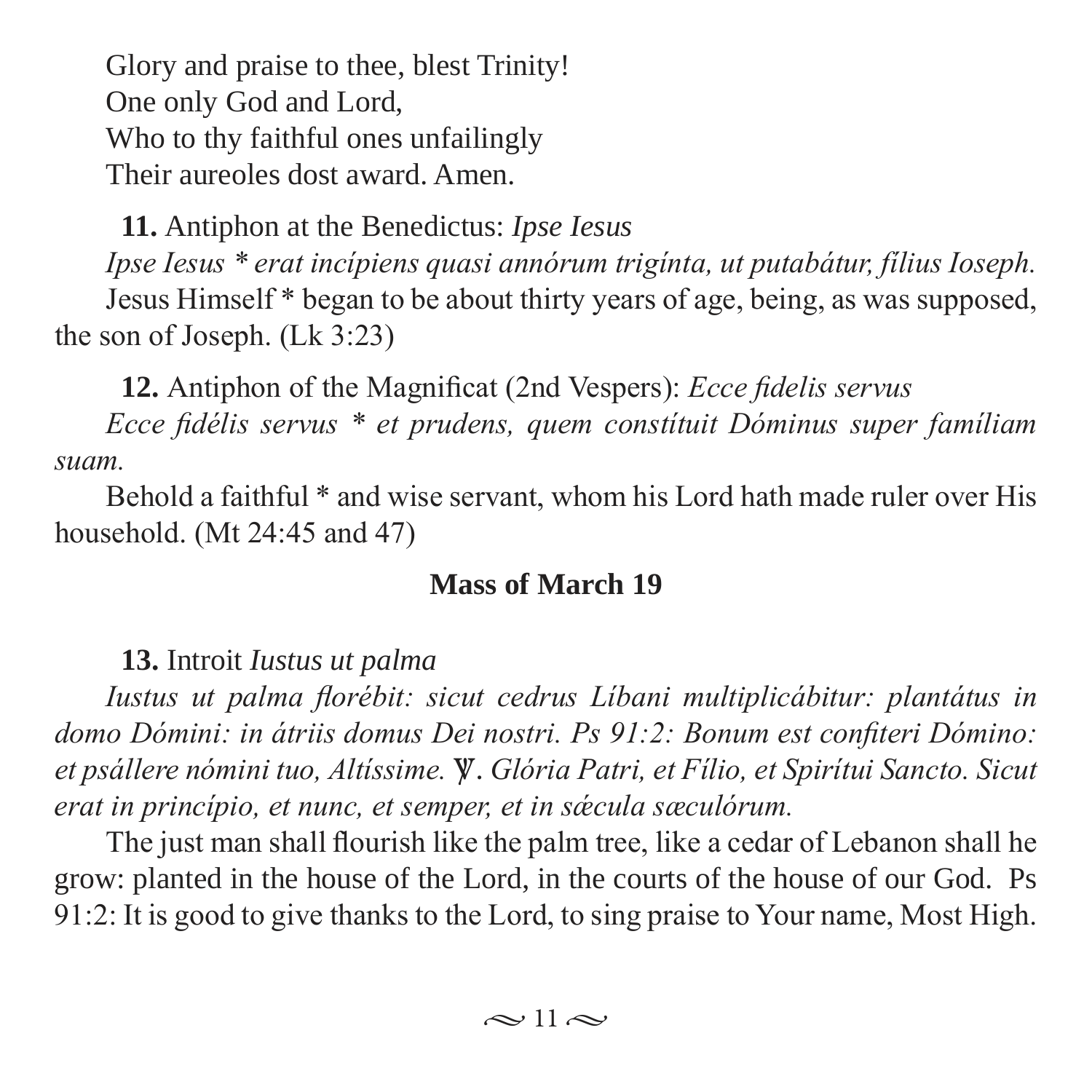◊. Glory be to the Father, and to the Son, and to the Holy Ghost. As it was in the beginning, is now, and ever shall be, world without end. Amen.

**14.** Gradual *Domine prævenisti*

*Dómine, \* prævenísti eum in benedictiónibus dulcédinis: posuísti in cápite eius corónam de lápide pretióso.*

◊. *Vitam pétiit a te, et tribuísti ei longitúdinem diérum in sǽculum sǽculi.*

O Lord, \* You welcomed him with goodly blessings, You placed on his head a crown of pure gold.

**V**. He asked life of You: You gave him length of days forever and ever. (Ps. 20:4-5)

**15.** Tract *Beatus vir*

*Beátus vir, \* qui timet Dóminum: in mandátis eius cupit nimis.*

◊. *Potens in terra erit semen eius: generátio rectórum benedicétur.*

◊. *Glória et divítiæ in domo eius: et iustítia eius manet in sǽculum sǽculi.*

Happy the man \* who fears the Lord, who greatly delights in His commands.

**V**. His posterity shall be mighty upon the earth; the upright generation shall be blessed.

◊. Wealth and riches shall be in his house; his generosity shall endure forever. (Ps. 111:1-3)

**16.** Offertory *Veritas mea*

*Véritas mea \* et misericórdia mea cum ipso: et in nómine meo exaltábitur cornu eius.*

My faithfulness \* and My kindness shall be with him, and through My name shall his horn be exalted. (Ps. 88:25)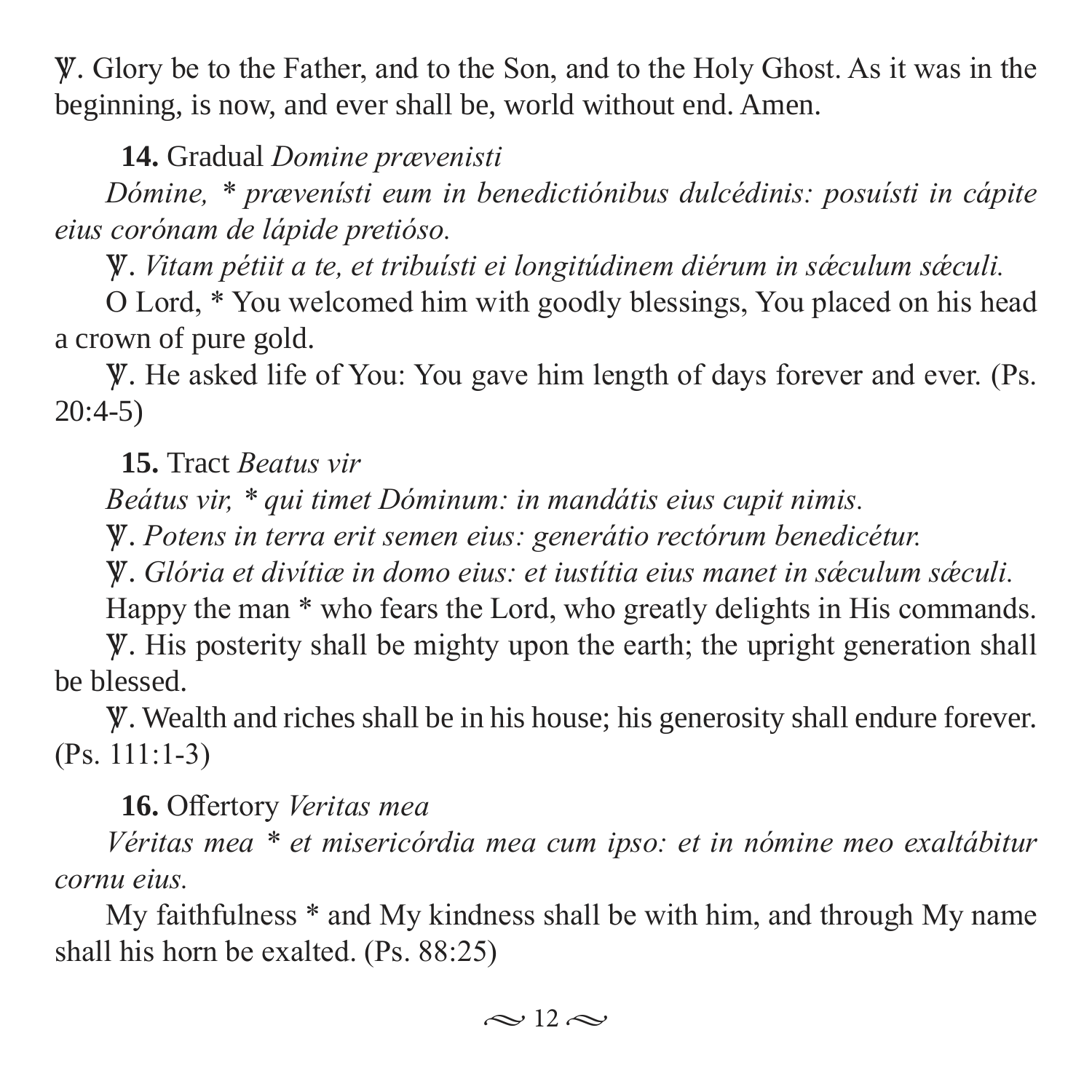**17.** Communion *Ioseph fili David*

*Ioseph, \* fili David, noli timére accípere Maríam cóniugem tuam: quod enim in ea natum est, de Spíritu Sancto est.*

Joseph, \* do not be afraid, son of David, to take to you Mary your wife, for that which is begotten in her is of the Holy Spirit. (Mt 1:20)

**18.** Communion *Fili quid fecisti*

*Fili, \* quid fecísti nobis sic? ego et pater tuus doléntes quærebámus te. Et quid est quod me quærebátis? nesciebátis quia in his quæ Patris mei sunt opórtet me esse?*

Son, \* why hast Thou done so to us? Behold, Thy father and I have been seeking Thee sorrowing. How is it that you sought me? Did you not know that I must be about my Father's business? (Lk 2:48-49)

**19.** Organ: *J.S. Bach, Adagio of sonata 3 for violin and harpsichord*

# **May 1**

**20.** Antiphons of Lauds: *Missus est, Ascendit autem Ioseph, Et venerunt Missus est \* Angelus Gábriel a Deo in civitátem Galilǽæ, cui nomen Názareth, ad Vírginem desponsátam viro, cui nomen erat Ioseph, allelúia.*

The Angel Gabriel \* was sent from God, unto a city of Galilee, named Nazareth, to a Virgin espoused to a man whose name was Joseph. Alleluia. (Lk 1:26-27)

*Ascéndit autem \* Ioseph a Galilǽa de civitáte Názareth in Judǽam, in civitátem David, quæ vocátur Béthlehem, allelúia.*

And Joseph also went up \* from Galilee, out of the city of Nazareth, unto Judea, unto the city of David, which is called Bethlehem. Alleluia. (Lk 2:4)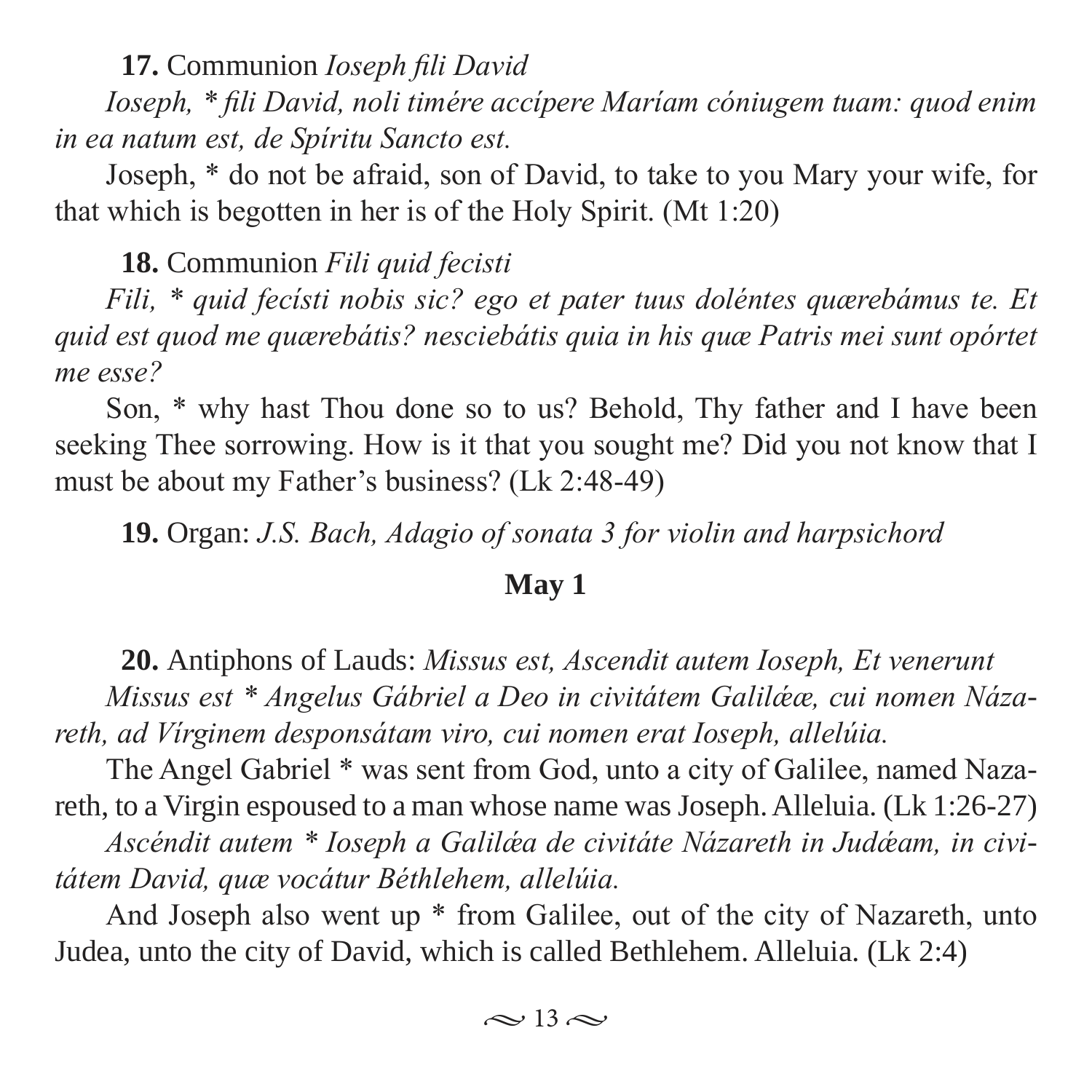*Et venérunt festinántes, \* et invenérunt Maríam, et Ioseph, et Infántem pósitum in præsépio, allelúia.*

And they came with haste, \* and found Mary and Joseph, and the Babe lying in a manger. Alleluia. (Lk 2:16)

**21.** Hymn *Cælitum Ioseph Cǽlitum Ioseph, decus atque nostræ Certa spes vitæ, columénque mundi, Quas tibi læti cánimus, benígnus Súscipe laudes.*

Joseph, the praise and glory of the heavens, Sure pledge of life, and safety of the wide world, As in our joy we sing to thee, in kindness List to our praises.

*Te Sator rerum státuit pudícæ Vírginis sponsum, voluítque Verbi Te patrem dici, dedit et minístrum Esse salútis.*

Thou by the world's Creator wert appointed Spouse of the Virgin: thee he willed to honour Naming thee father of the Word, and guardian Of our salvation.

*Tu Redemptórem stábulo iacéntem, Quem chorus Vatum cécinit futúrum, Aspicis gaudens, humilísque natum Numen adóras.*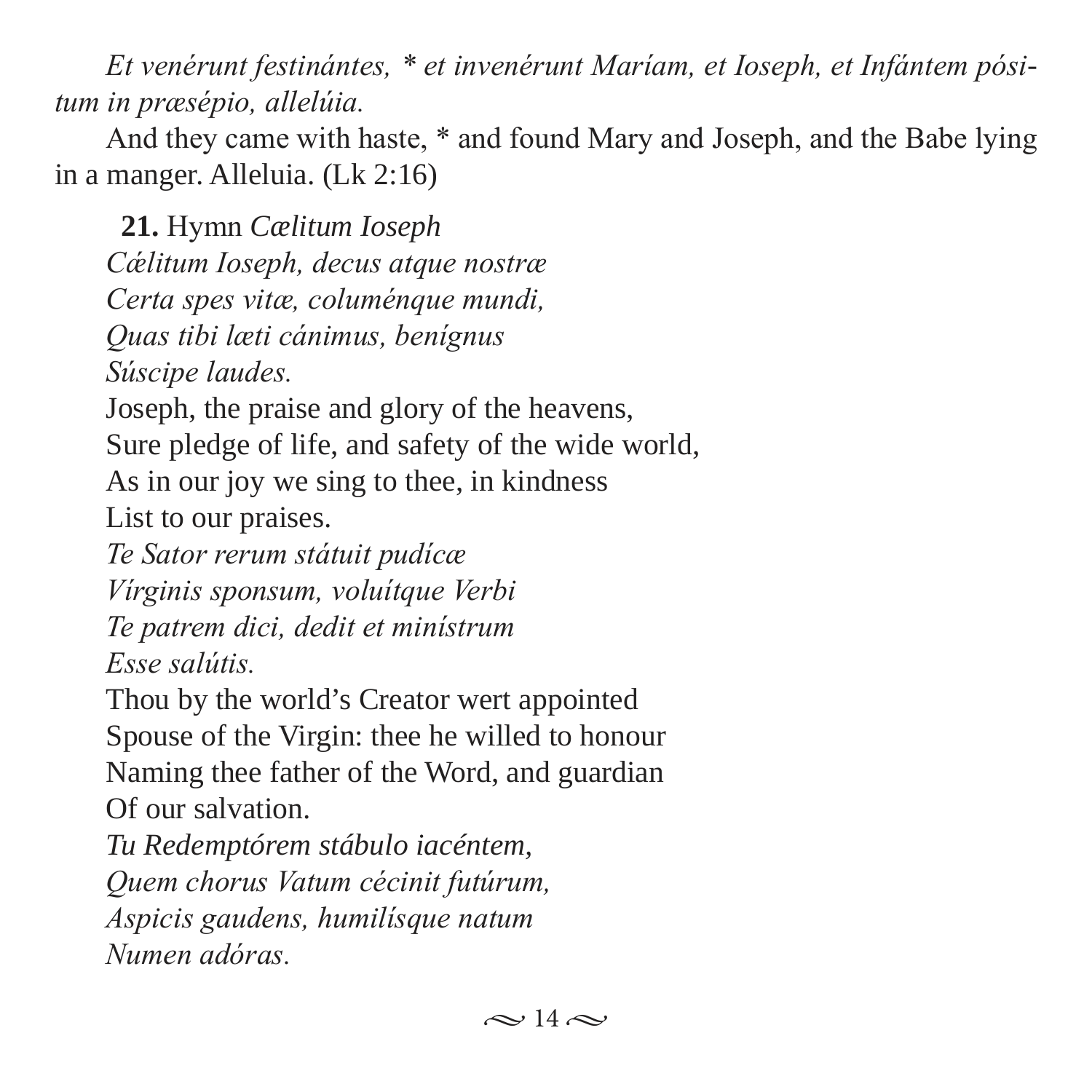Thou thy Redeemer, lying in a stable, Whom long ago foretold the choir of prophets, Sawest rejoicing, and thy God adoredst Humble in childhood.

*Rex Deus regum, Dominátor orbis, Cuius ad nutum tremit inferórum Turba, cui pronus famulátur æther, Se tibi subdit.*

God, King of kings, and Governor of the ages, He at whose word the powers of hell do tremble, He whom the adoring heavens ever worship Called the protector.

*Laus sit excélsæ Tríadi perénnis,*

*Quæ tibi præbens súperos honóres,*

*Det tuis nobis méritis beátæ*

*Gáudia vitæ. Amen.*

Grant us, great Trinity, for Joseph's holy sake, In highest bliss and love, above the stars to reign, That we in joy with him may praise our loving God, And sing our glad eternal strain. Amen.

**22.** Antiphon of the Benedictus: *Ioseph fili David Ioseph, fili David, \* noli timére accípere Maríam cóniugem tuam; quod enim in ea natum est, de Spíritu Sancto est, allelúia.*

Joseph, thou Son of David, \* fear not to take unto thee Mary thy wife; for That Which is conceived in her is of the Holy Ghost, alleluia. (Mt 1:20)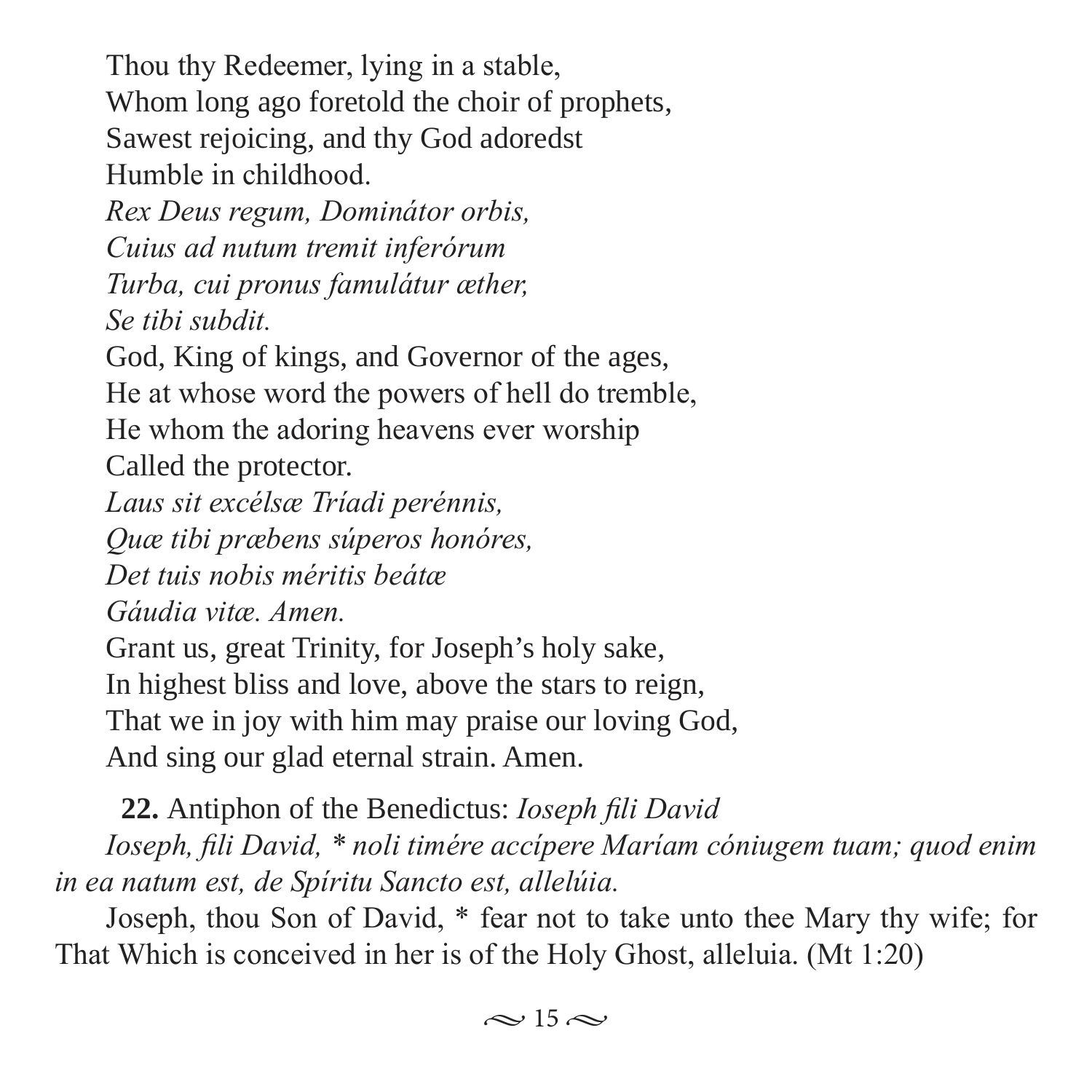**23.** Antiphon *Fili*

*Fili, quid fecísti \* nobis sic? Ecce pater tuus et ego doléntes quærebámus te, allelúia.*

Son \* why hast Thou thus dealt with us? Behold, thy father and I have sought thee sorrowing. Alleluia. (Lk 2:48)

#### **Mass of May 1**

# **24.** Introit *Adiutor*

*Adiútor, \* et protéctor noster est Dóminus: in eo lætábitur cor nostrum, et in nómine sancto eius sperávimus. (T.P. Allelúia.) Qui regis Israël, inténde: qui dedúcis, velut ovem, Ioseph.* ◊. *Glória Patri, et Fílio, et Spirítui Sancto. Sicut erat in princípio, et nunc, et semper, et in sǽcula sæculórum. Amen.*

The Lord \* is our helper and protector: in Him our heart shall rejoice, and in His holy name we have trusted. (P.T. Alleluia.) Ps. 79. 2. Give ear, O Thou that rulest Israel: Thou that leadest Joseph like a sheep.  $\mathbf{V}$ . Glory be to the Father, and to the Son, and to the Holy Ghost. As it was in the beginning, is now, and ever shall be, world without end. Amen. — The Lord …

# **25.** Alleluia *De quacumque*

*Allelúia, allelúia.* ◊. *De quacúmque tribulatióne clamáverint ad me, exáudiam eos, et ero protéctor eórum semper*

Alleluia, alleluia. In whatever tribulation they shall cry to Me, I will hear them, and be their protection always.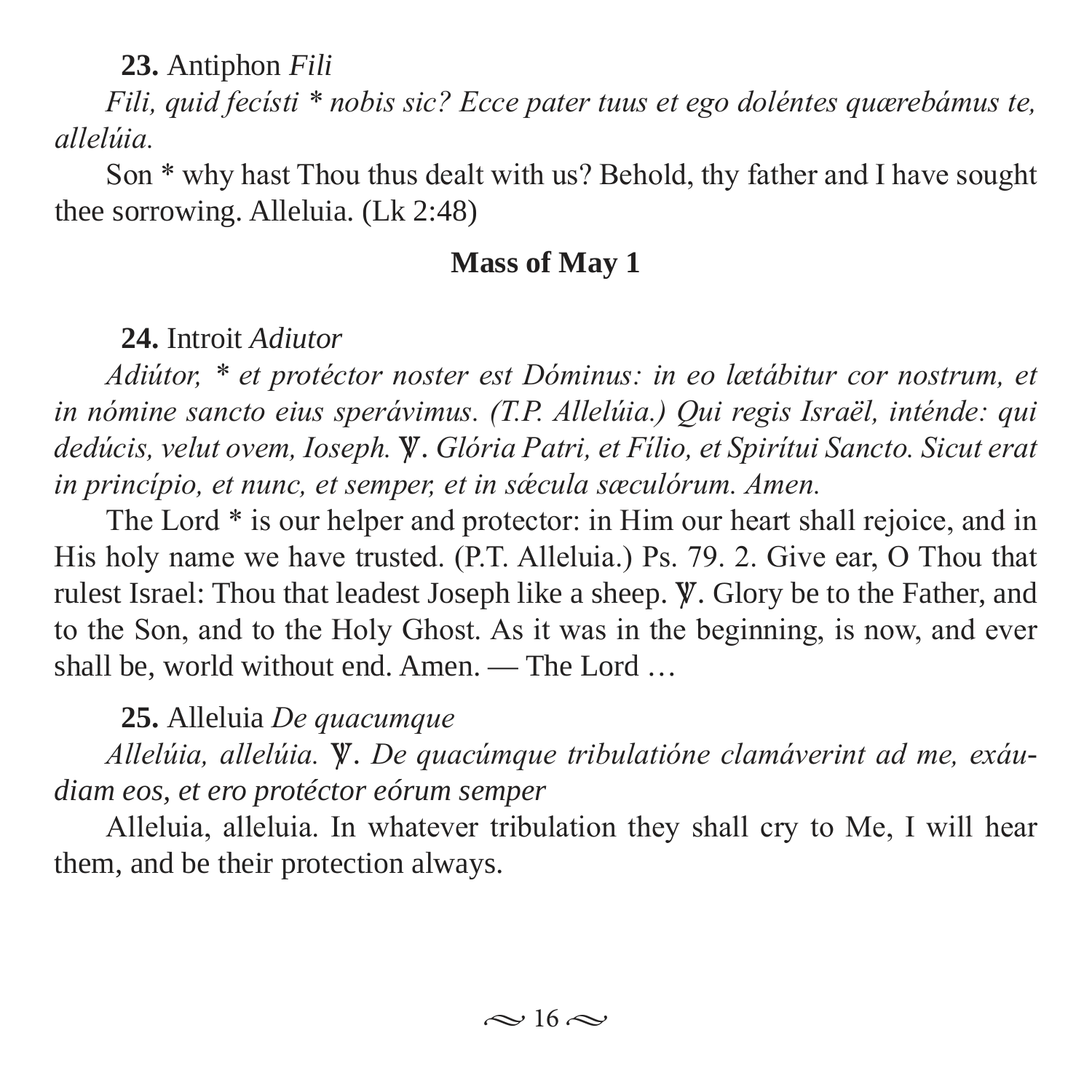**26.** Allelua *Fac nos*

*Allelúia.* ◊. *Fac nos innócuam, Ioseph, decúrrere vitam: sitque tuo semper tuta patrocínio. Allelúia.* 

Alleluia. **V**. Obtain for us, Joseph, grace to lead an innocent life; and may it ever be shielded by thy patronage. Alleluia.

#### **27.** Offertory *Lauda*

*Lauda, \* Jerúsalem, Dóminum: quóniam confortávit seras portárum tuárum: benedíxit fíliis tuis in te. (T.P. Allelúia.)*

Praise \* the Lord, O Jerusalem, because He hath strengthened the bolts of thy gates: He hath blessed thy children within thee. (P.T. Alleluia.) (Ps. 147:12-13)

#### **28.** Communion *Iacob autem*

*Iacob autem \* génuit Ioseph virum Maríæ, de qua natus est Iesus, qui vocátur Christus. (T.P. Allelúia.)*

But Jacob \* begot Joseph, the husband of Mary, of whom was born Jesus, who is called Christ (P.T. Alleluia.) (Mt 1:16)

#### **Mass from the 1974 Gradual**

#### **29.** Introit *Ecce oculi*

*Ecce oculi \* Dómini super timéntes eum, sperántes in misericórdia eius, allelúia: ut erípiat a morte ánimas eórum: quóniam adiútor et protéctor noster est, allelúia, allelúia.*

Behold the eyes \* of the Lord watching over those who fear Him and trust in His mercy, alleluia, who will save their souls from death: He is our strength and our shield, alleluia, alleluia. (Ps 32: 18-20)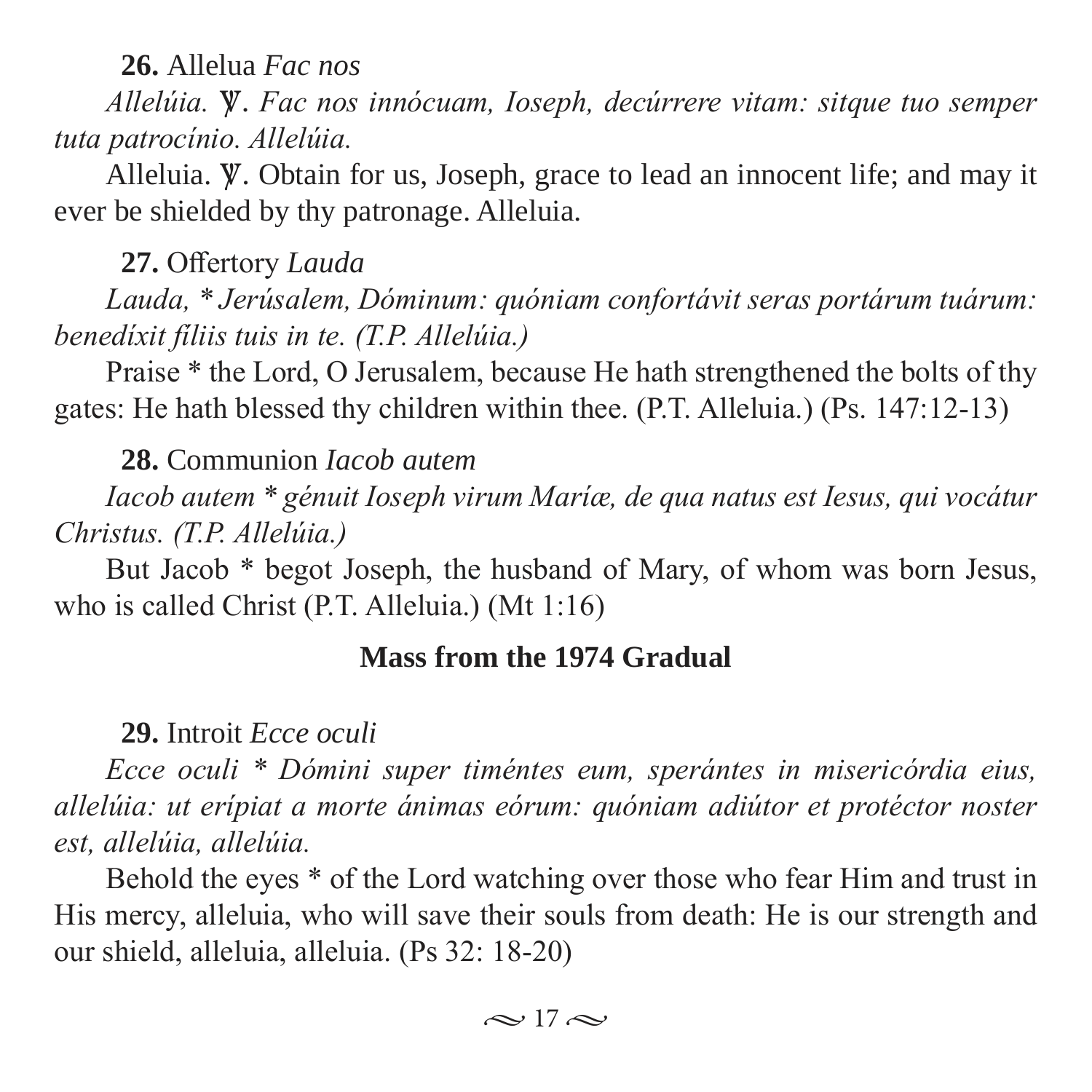**30.** Offertory *In te speravi*

*In te sperávi \* Dómine: dixi: Tu es Deus meus, in mánibus tuis témpora mea.* Lord, my trust in Thee  $*$  is not shaken; still I cry, thou art my God, my fate is in Thy hands. (Ps. 30: 15-16)

# **31.** Communion *Dominus firmamentum meum*

*Dóminus \* firmaméntum meum, et refúgium meum, et liberátor meus: Deus meus, adiútor meus.*

The Lord \* is my rock-fastness, my stronghold, my rescuer: my God is my shield. (Ps. 17:3)

**32.** Organ: J.S. Bach, (1685-1750), *Sonatine de la cantate BWV 106 (Actus Tragicus) Gottes Zeit ist die allerbeste Zeit (God's time is the very best time) - 1707.*

# **33.** Antiphon *O felicem virum*

*O Felícem virum, \* beátum Ióseph, cui datum est Deum, quem multi reges*  voluérunt vidére et non vidérunt, audíre et non audiérunt, non solum vidére et *audíre, sed portáre, deosculári, vestíre et custodíre*

O blessed Joseph, \* happy man, to whom it was given not only to see and to hear that God Whom many kings longed to see, and saw not, to hear, and heard not; but also to carry Him in your arms, to embrace Him, to clothe Him, and guard and defend Him.

# **34.** Responsory *Iam lætus*

*Iam lætus móriar \* quia vidi fáciem tuam, et supérstitem te relínquo. Non sum fraudátus aspéctu tuo: \* Insuper osténdit mihi Dóminus semen tuum.* ◊.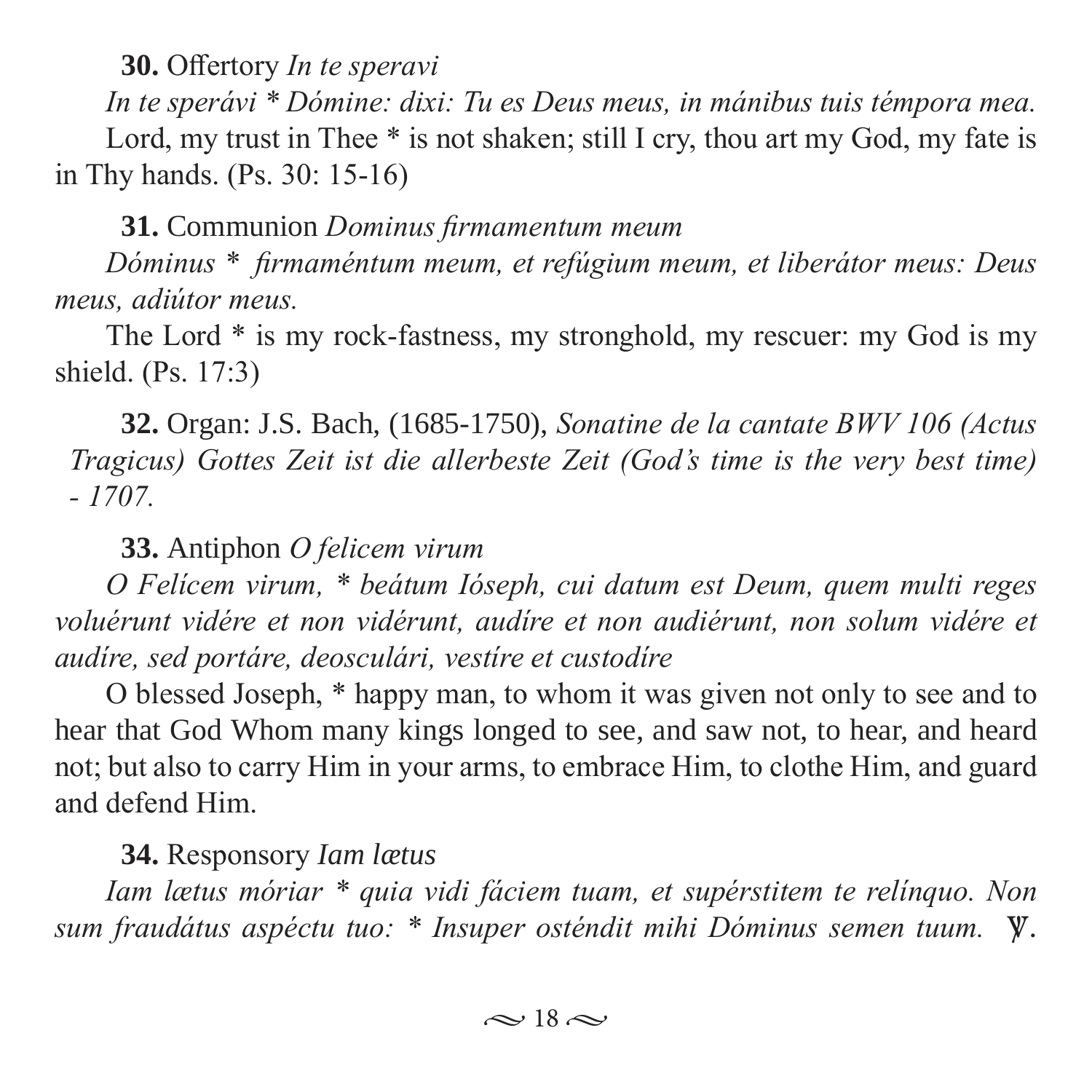*Qui pascit me ab adolescéntiæ mea, benedícat púeris istis: et invocétur super eos nomen meum.* ◊. *Glória Patri.*

Now I will die a joyful death, \* because I have seen thy face, and I will leave thee alive after me. I have not been prevented from seeing thee again; \* the Lord moreover has shown me thy posterity. **V**. Let Him who has fed me since my infancy bless those children, and let my name be invoked upon them.  $\mathbb{V}$ . Glory be to the Father.

**35.** Organ: Johann Pachelbel (1653-1706), *Toccata in E minor.*